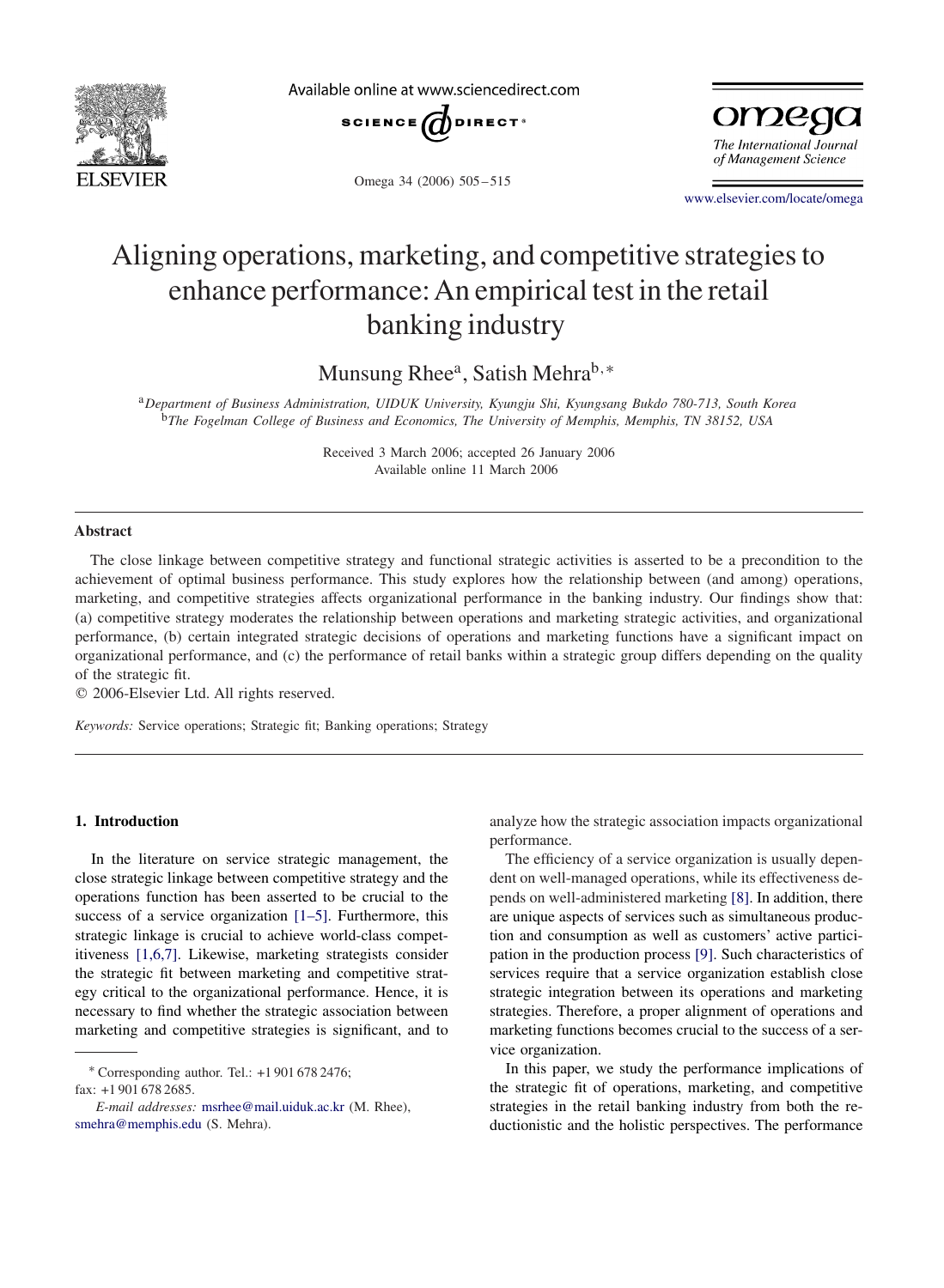impact of the strategic fit is analyzed by utilizing not only a bi-variate but also multi-variate analytical methods. Throughout, we consistently maintain the correspondence of the definition of the fit concept and the selection of an analytical tool to measure it.

The remainder of the paper is organized as follows. Section 2 describes the theoretical background. Related hypotheses are developed and presented in Section 3. The research methodology is presented in Section 4. Empirical results and their implications for management are discussed in Section 5 followed by specific conclusions in Section 6.

#### **2. Theoretical background**

#### *2.1. Strategic issues in the management of retail banks*

Deregulation and the development of communication and information technologies have brought revolutionary changes in the retail banking industry [10,11]. Emergence of these technologies has allowed retail banks to offer their services at regional, national, and global levels (e.g., Citigroup's global internet banking operations). These changes have provided the welcome convenience of time and place to banking customers. However, these changes have reduced incoming revenues for retail banks thereby forcing them to assess fees for specific customer services [\[12\].](#page-9-0) This, in turn, requires banks to offer a wide range of revenue generating products to certain customer groups (e.g., high income group) in order to develop strong customer relationships and loyalty [\[13\].](#page-9-0) As suggested by Roth and Van der Velde [\[12\],](#page-9-0) such changes also force banks to make provisions for effective retail delivery systems in their strategic plans.

Effective and efficient management (and use) of retail delivery systems requires integration of a bank's capabilities in the operations and marketing areas [12,14]. In this regard, banks must achieve strategic fit between the two crucial functional areas of operations and marketing. This integration becomes increasingly important towards quickly responding to changing customer needs in today's dynamic marketplace. Hence, strategic fit issues in the banking sector become a justifiable research area. Our study explores the integration of strategic activities in the operations and marketing areas of retail banks, and researches the associated strategic fit issues necessary to compete effectively towards enhancing business performance.

## *2.2. Strategic fit issues in the operations and marketing areas*

Strategic fit between the operations and the competitive strategies has been assumed to be crucial to a firm's effectiveness [7,15–17], only a few empirical studies have reported on this topic. Williams et al. [\[18\],](#page-9-0) for example, attempt to examine the interrelationship between operations strategy and competitive strategy on performance. Smith and Reece [\[19\]](#page-9-0) examined performance effects of the strategic fit implied in the functional strategy of service operations. However, their strategic fit concept is too narrowly constructed and does not effectively represent the holistic relationship among operations, competitive, and other relevant functional strategies.

Strategic fit-related studies in marketing tend to focus on understanding how the relationship between marketing and organizational performance is moderated by competitive strategy [20,21]. Like the research in the study of operations, studies in the marketing discipline do not pay much attention on the performance implications of a holistic fit among operations, marketing, and competitive strategies.

## *2.3. Conceptual framework of the strategic fit*

The competitive and functional level strategies are related to each other in a top–down relationship [22,23]. Viewed from this top–down perspective, the functional level strategy appears to effectively support competitive strategy thereby contributing to performance. With the need to satisfy customers and to develop a winning strategy, operations and marketing as the primary functions should occupy a more important role than other functional areas [\[2\].](#page-8-0) Furthermore, to guarantee organizational success, these two functions should be strategically integrated [24,25].

In accordance with strategic hierarchy, the organization's competitive strategy is described first, followed by the operations strategy, and then the marketing strategy. Between the two typical typologies of competitive strategy of Miles and Snow [\[26\]](#page-9-0) and Porter [\[27\],](#page-9-0) for our study, we chose the former because previous banking strategy-related studies (e.g., [21,28]) have used this typology successfully. In addition, the chosen typology emphasizes the effective adaptation toward environmental changes (see, [\[29\]\)](#page-9-0). In this respect, the typology of Miles and Snow is a useful theoretical framework to analyze the capability of a bank to adapt to laws, regulations, and technical changes, which are critical to a banking firm's survival and prosperity (see for example, [30,31]).

Miles and Snow [\[26\]](#page-9-0) classify business units into four strategic groups (Defenders, Prospectors, Analyzers, and Reactors) based upon a businesses' stance toward the choice of products and markets. It is assumed that the three strategic types; Defenders, Prospectors, and Analyzers are equally successful, but the Reactor type usually is a strategic failure. They believe that the efficacy of strategic implementation, a major determinant of a firm's economic performance, depends on the quality of the strategic fit between the business and functional strategies.

The operations strategy is implemented through the effective use of basic operations management trade-offs that support the organization's competitive strategy [\[32\].](#page-9-0) Various researchers (for example, [18,32–35]) choose different sets of strategic means as constituting operations strategy. In order to properly define strategic variables of an operations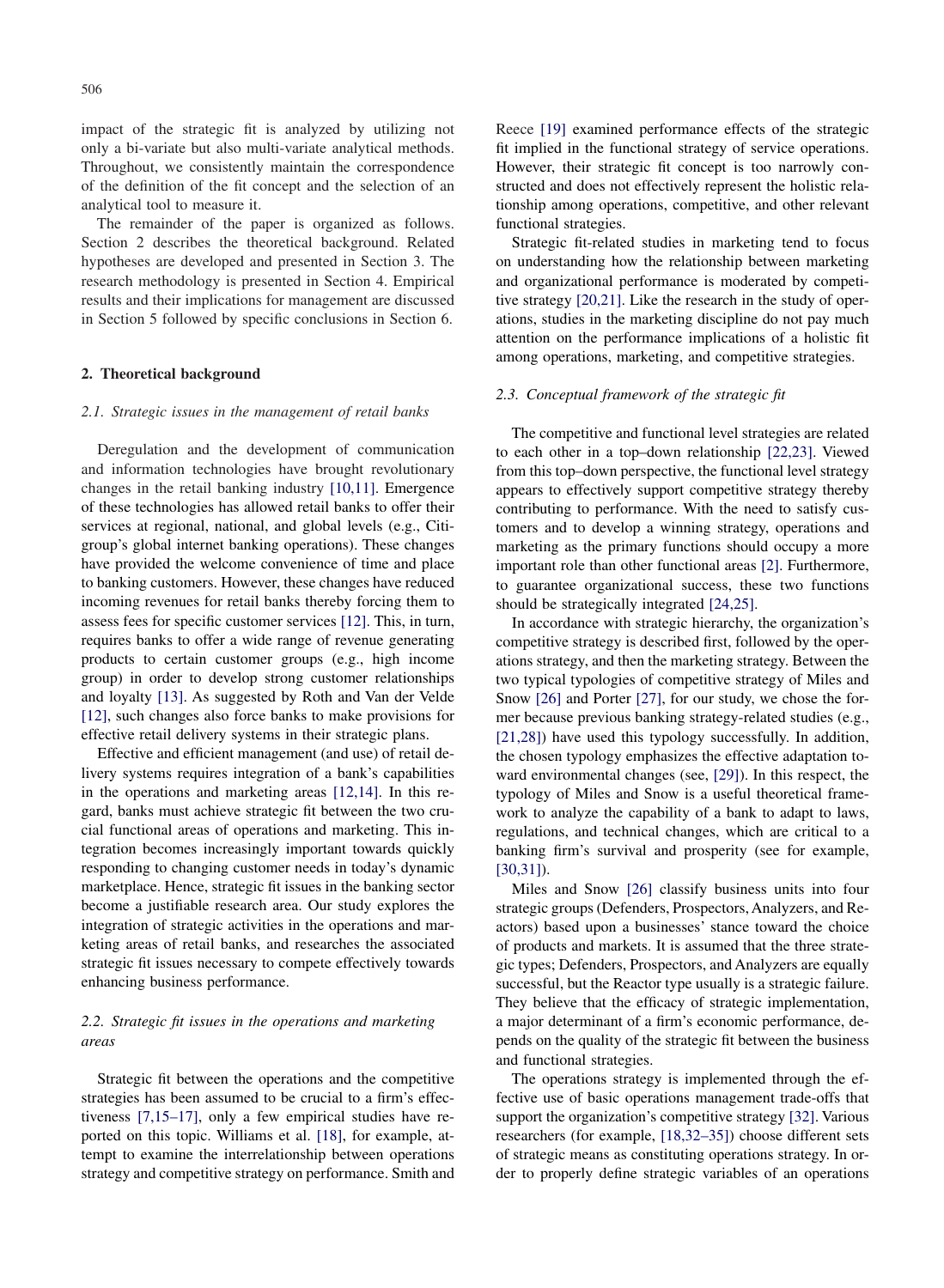strategy in the retail banking industrial setting, this paper specifically refers to research by Roth and Van der Velde [12,13,25].

To identify marketing strategic variables, the marketing strategy content is examined (which is understood as a set of strategic marketing techniques and tools necessary to achieve business objectives). In this regard, our study relied upon some key marketing strategy studies in the banking industry [21,28].

In summary, the strategic fit among the operations, the marketing, and the competitive strategies is essential to success. Therefore, establishing how functional area managerial choices interact with elements of competitive strategy becomes an interesting area of research. We now proceed with stating specific research hypotheses to examine the question of fit between competitive and functional level strategies.

### **3. Research hypotheses**

# *3.1. Strategic fit between operations and marketing functions, and competitive strategy*

A chosen competitive strategy itself does not have significant effects upon the performance, however, its linkage and interaction with the functional level strategies has significant performance effects [\[36\].](#page-9-0) In other words, the competitive strategy itself may not be critical but the quality of its strategic relationship with functional level strategies is critical to organizational performance. In this respect, the contribution of strategic activities associated with operations and marketing areas towards organizational performance is dependent on the degree of their fit with the competitive strategy. This leads us to propose Hypothesis 1 that determines the moderator effect of the competitive strategy:

*Hypothesis* 1a: The competitive strategy moderates the relationship between operations' strategic activities and organizational performance.

*Hypothesis* 1b: The competitive strategy moderates the relationship between marketing's strategic activities and organizational performance.

## *3.2. Interaction effects of operations and marketing strategic activities*

Marketing effectiveness and operational efficiency are critical to the success of service firms. Unfortunately, these two factors may push in opposite directions, particularly in service management (see, [\[8\]\)](#page-9-0). Therefore, in order to win over customers and increase sales, an organization should achieve a balance between operational efficiency and marketing effectiveness through integration of operations and marketing activities.

Integrated management of these two functions may not be easily attainable because they require different managerial focus—operations has traditionally been cost- and efficiency-oriented, while marketing has been customerand market-oriented. The marketing function usually regards superiority of product offering to achieve increased sales. The operations function tends to emphasize the capabilities of service production and productivity as more important strategic decision variables [\[8\].](#page-9-0) However, as Roth and Van der Velde [\[13, p. 325\]](#page-9-0) have emphasized, strategic linkage between operations and marketing strategies is a must for the success of service businesses. Thus, in order to explore how the strategic integration of operations and marketing affects the business performance, we posit our second research question in the form of a hypothesis:

*Hypothesis* 2a: There is significant interrelationship between operations and marketing strategic activities that impacts organizational performance.

For manufacturing operations, O'Leary-Kelly and Flores [\[38\]](#page-9-0) state that the relationship between the integration of operations and marketing, and organizational performance, is moderated by competitive strategy. Similarly, in service organizations, the integration effects of operations and marketing may also be moderated by competitive strategy. Consequently, this study posits the Hypothesis 2b as follows:

*Hypothesis* 2b: The effect of the integration of operations and marketing strategic activities in a service organization is moderated by the competitive strategy.

## *3.3. Holistic strategic fit and organizational performance*

Pair-wise analysis may not be an effective tool to examine the overall patterns of the strategic relationships among the operations, marketing, and competitive strategies because of the potential inconsistencies when results are aggregated [\[42\].](#page-9-0) Rather, the systems approach, which utilizes multivariate analysis, can be used to overcome the limitation of bi-variate analysis.

The systems approach defines the strategic fit as the degree of adherence to a specified profile, and utilizes pattern analysis to detect the performance impact(s) of the strategic fit (see, [\[39\]\)](#page-9-0). Pattern analysis has been accepted as an appropriate analytical tool consistent with the holistic perspective of strategic fit [\[40\].](#page-9-0) Particularly, the premise of pattern analysis is that more the organization deviates from an ideal profile, the lower will be the expected performance [41,42].

If the strategic efforts of the operations and marketing are co-aligned consistently to support the business unit strategy, then a high degree of strategic linkage can be attained. A high quality strategic fit is believed to reinforce competitiveness, which helps improve performance. Thus, it follows that when a higher level of the strategic fit among operations, marketing and competitive strategies is attained, higher business performance can be expected. To explore the performance implications of the strategic fit within a holistic perspective, Hypothesis 3 is posited as follows:

*Hypothesis* 3: The holistic co-alignment of operations, marketing and competitive strategies positively affects organizational performance.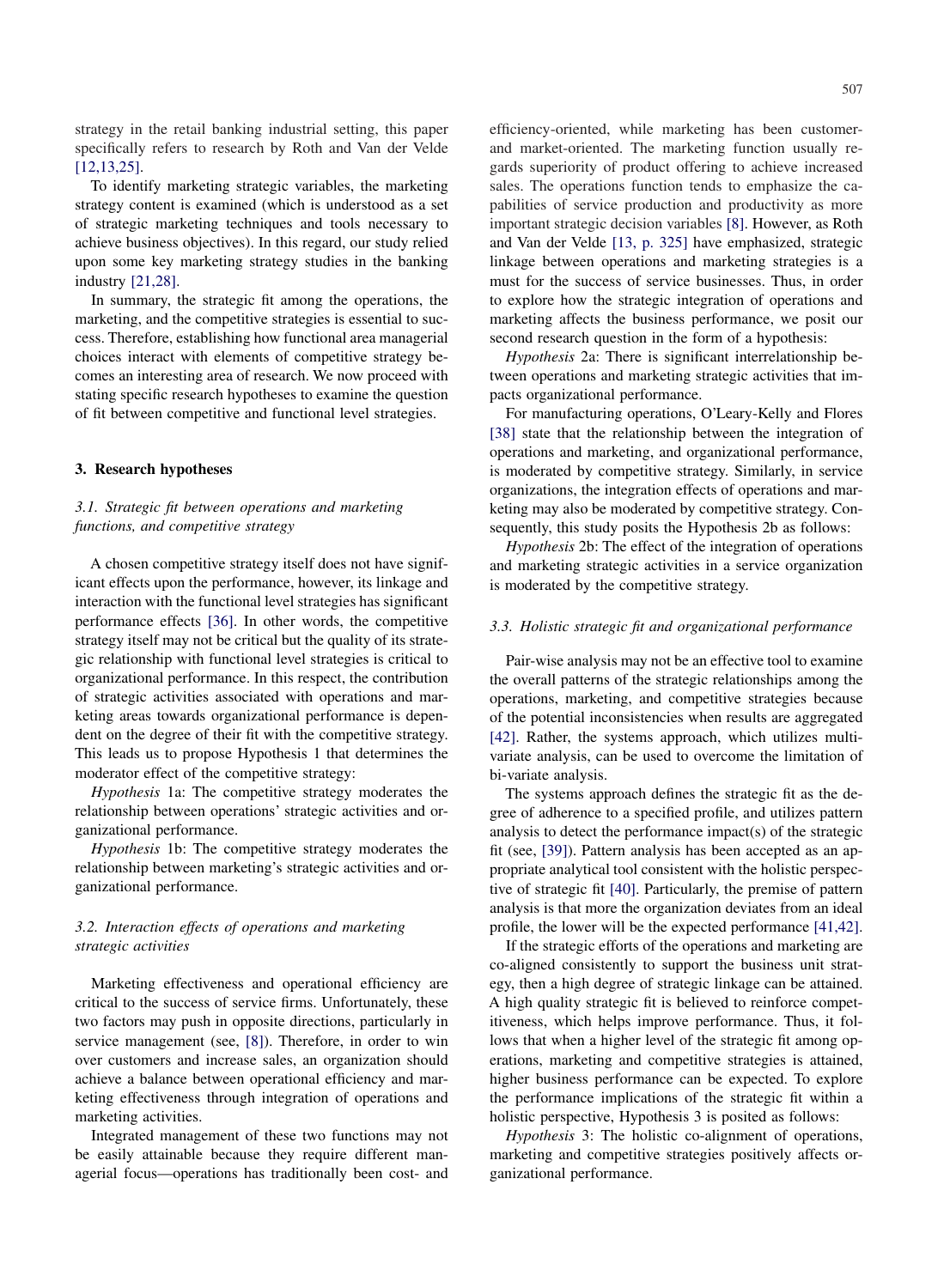## **4. Research methodology**

## *4.1. Sampling and data collection*

Banks were selected from the list of Top 1000 US Banks in the POLK World Bank Directory [\[43\].](#page-9-0) The sample consists of a total of 530 banks whose retail banking manager's name and title were available. The retail-banking manager of each bank was considered as the key informant in this survey. After constructing and pilot testing the questionnaires, a mail survey was implemented following the total design method (TDM) mail survey process [\[44\].](#page-9-0) Five hundred and thirty research packages were prepared for the key informants. After two attempts (initial mailing of the questionnaire, followed by telephone calls), we received usable responses from a total of 81 retail banks—a response rate of 15.6%. Even though this response rate is comparable with response rates cited by previous studies using retail banking populations (e.g., [25,45,46]) or using retail business populations (e.g., [47,48]), it is a relatively low response rate. In order to assess whether a non-bias response is present, as per the suggestions of Lambert and Harrington [\[16\],](#page-9-0) we conducted a chi-square goodness-of-fit test through comparing the study sample with the total sample towards the size of retail banking units (RBU) and the title positions of their managers. Our analysis failed to reject the null hypothesis of equal distribution at the 0.10 level. This led us to conclude that the usable responses fairly represent large banks in the US banking sector without any bias.

#### *4.2. Survey instrument development*

#### *4.2.1. Competitive strategy*

Competitive strategy was operationalized using the selftyping paragraphs built upon the strategic typology of Miles and Snow [\[26\].](#page-9-0) Based on the self-typing measurement instruments used in previous banking industry strategic research [21,36], four paragraphs describing the characteristics of each strategic type were developed. Additionally, to avoid any response bias, strategic types were labeled as Type 1, Type 2, Type 3, and Type 4 rather than Prospector, Defender, Analyzer, and Reactor, respectively. This approach has been acknowledged as an appropriate method when conducting strategy research [49,50], and it has also been utilized in previous banking industry strategic research [21,36].

## *4.2.2. Operations and marketing strategy*

The content of the operations strategy consists of the structural and infrastructural strategic choices [25,34,37,51]. The structural strategic factors are concerned with the brick and mortar decisions while the infrastructural strategic elements are related to the decisions affecting people and systems. In order to establish the operations strategy choice patterns in retail banks, in this study, we developed 16 strategic activity items that are composed of 9 structural and 7 infrastructure choices. In relation to the development of this measurement instrument, previous retail banking industry research [12,13,25] and some service management works [9,52] were carefully examined. Roth and Van der Velde [12,25] were especially helpful when selecting the strategic activity items.

The marketing area usually deals with strategic issues of the identification of opportunities and threats in the dynamically changing markets and the provision of appropriate products to exploit the market opportunity in the context of the organizational environmental adaptation cycle, otherwise known as market–products problems (see, [\[26\]\)](#page-9-0). In order to analyze these market–product issues in strategic management, 12 marketing strategic activity items were selected from previous bank marketing studies (see, [21,28]).

All items are scored on a seven-point Likert scale, ranging from "lowest" to "highest." Based on any published (or other available) information on their competitors, respondents were asked to report on their own banks' expenditures in retail operations and marketing relative to their closest competitors.

# *4.2.3. Psychometric evaluation of operations and marketing strategic variables*

In an effort to enhance content validity, as mentioned earlier, we relied on several banking service operations and marketing-related research studies to select strategic activity items of operations and marketing. Unfortunately, those previous studies did not establish reliability of their mea-surement instruments. Hence, based on Churchill's [\[53\]](#page-10-0) recommendations about validity and refinement, our study used exploratory analysis for the psychometric evaluation of the functional level measurement instrument.

In order to assess the reliability of the service operations and marketing measurement instruments, this paper utilizes the Cronbach reliability test. Four service operations strategic variables and three marketing strategic variables are extracted as shown in Tables 1 and 2.

These service operations and marketing strategic items are closely related to the (common) factor with high loading values, all of which are almost greater than 0.60. In addition, these extracted strategic variables have been shown to be reliable because the *alpha* coefficient of all items is over 0.60 (except the *capacity management* variable, Cronbach  $alpha = 0.55$ ).

#### *4.2.4. Business performance*

Performance measurement is crucial as a criterion variable to which functional strategic variables and competitive strategy are anchored. Generally, business performance is quantified through three performance indicators—sales growth, profit growth, and profitability [\[54\].](#page-10-0) Specifically, this study measures the retail-banking-unit performance through four performance indicators; (1) net interest margin, (2) fee income, (3) return on asset (ROA), and (4) return on equity (ROE).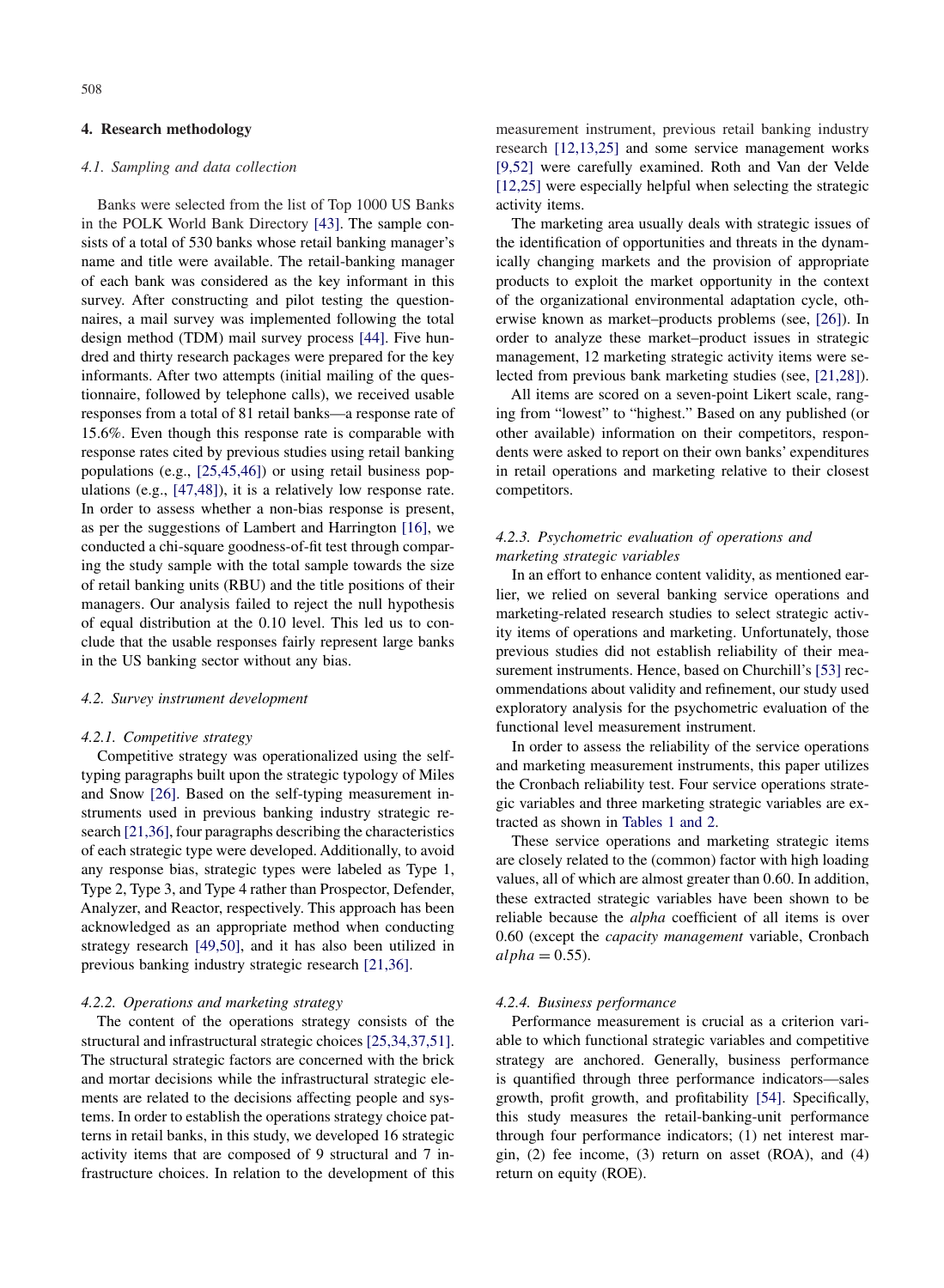Table 1 Extraction of service operations strategic variables

| Factors                    | Items                                 | Loadings | Cronbach alpha |  |
|----------------------------|---------------------------------------|----------|----------------|--|
| 1. Encounter management    | Educating & retaining employees       | 0.80     |                |  |
|                            | Quality control                       | 0.79     |                |  |
|                            | Customer education                    | 0.75     | 0.88           |  |
|                            | Increased financial incentives        | 0.75     |                |  |
|                            | Establishing teamwork                 | 0.71     |                |  |
|                            | Job-enlargement                       | 0.64     |                |  |
|                            | Enhancing employee training           | 0.55     |                |  |
| 2. Operational integration | Cooperation with software suppliers   | 0.82     |                |  |
|                            | Information system management         | 0.71     | 0.69           |  |
|                            | Increased MIS staff size              | 0.70     |                |  |
|                            | Investment in home-banking technology | 0.52     |                |  |
| 3. Capacity management     | Limited service branches              | 0.88     | 0.62           |  |
|                            | Managing demand                       | 0.62     |                |  |
| 4. Facility management     | Increasing in ATM investment          | 0.72     |                |  |
|                            | Expansions of full service branches   | 0.70     | 0.55           |  |
|                            | Renovation of branches                | 0.54     |                |  |

## Table 2

Extraction of marketing strategic variables

| Factors                        | Items                            | Loadings | Cronbach alpha |  |
|--------------------------------|----------------------------------|----------|----------------|--|
| 1. Market & product management | Customizing product/service      | 0.84     |                |  |
|                                | New product development          | 0.81     |                |  |
|                                | Pricing analysis for products    | 0.77     | 0.83           |  |
|                                | Product improvement and $R \& D$ | 0.69     |                |  |
|                                | Customer information system      | 0.64     |                |  |
|                                | Market research                  | 0.51     |                |  |
| 2. Service promotion           | Direct mail advertising          | 0.89     |                |  |
|                                | Mass media advertising           | 0.69     | 0.74           |  |
|                                | Sales promotion                  | 0.63     |                |  |
| 3. Service distribution        | Point of sale technology         | 0.83     |                |  |
|                                | Branch as sales center           | 0.67     | 0.67           |  |
|                                | Location convenience             | 0.56     |                |  |

The business performance of a retail bank was measured by directly asking one of its executive managers to evaluate his or her bank's relative performance in comparison with the bank's closest competitor's performance. Bank managers were requested to indicate the level of achievement that their retail banks have obtained by circling the appropriate number on a seven-point Likert scale, ranging from "lowest" to "highest."

In order to assess the validity of the performance measures, we performed an exploratory factor analysis. As shown in [Table 3,](#page-5-0) all four-measure items were grouped into one common factor. These items are closely related to the common factor with high factor loadings ranging from 0.62 to 0.89. Also, these question items are considered reliable because the Cronbach *alpha* has a high value of 0.78.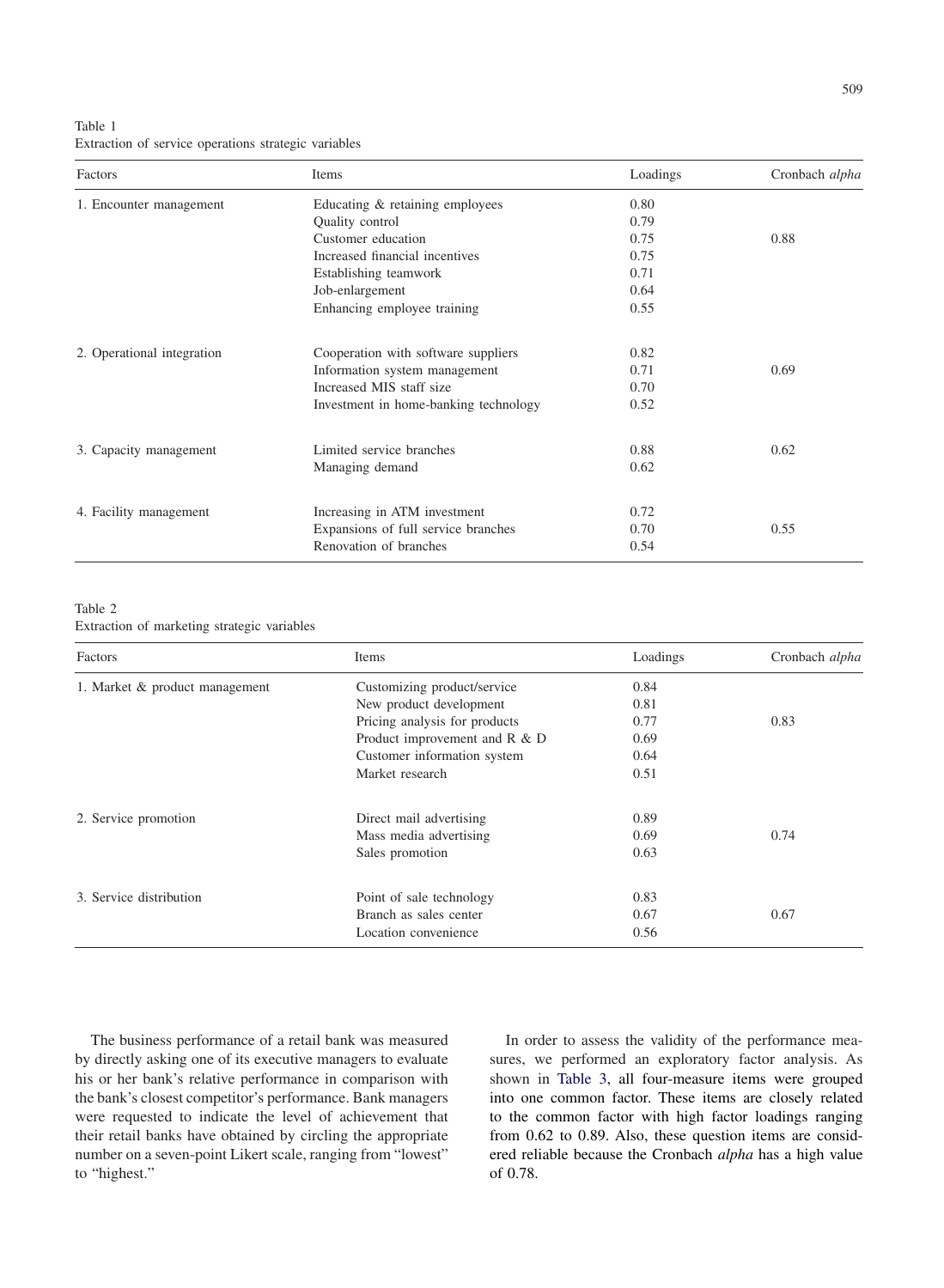<span id="page-5-0"></span>510

Table 3 Factor extraction of performance measures

| Factor          | <b>Items</b>           | Loadings | Cronbach<br>alpha |
|-----------------|------------------------|----------|-------------------|
| <b>Business</b> | Return on equity (ROE) | 0.89     |                   |
| performance     | Return on asset (ROA)  | 0.85     |                   |
|                 | Fee income             | 0.70     | 0.78              |
|                 | Net interest margin    | 0.62     |                   |

#### *4.3. Measurement model and analytical tools*

The impact of the strategic fit on performance can be explored through two different approaches—the reductionistic approach and the holistic approach [\[39\].](#page-9-0) The reductionistic approach attempts to detect the strategic fitness by looking into each pair of strategic variables of two related strategies. This approach is implemented through utilizing the sub-group analysis and the moderated regression analysis (MRA). However, the holistic approach attempts to grasp the systemic nature of the interrelationships between the competitive strategy and functional level strategies such as the operations and marketing strategies (see, [\[40\]\)](#page-9-0). Hence, when the fit is conceptualized under a holistic perspective, it should be examined using pattern analysis [\[55\].](#page-10-0)

# *4.3.1. Moderation perspectives of strategic fit and performance*

The purpose of this study is to explore how the relationship between operations and marketing strategic variables and organizational performance is affected by a firm's competitive strategy. In the moderation fit model, operations and marketing strategic activities are regarded as predictor variables, the competitive strategy as the moderator variable, and organizational performance as the criterion variable. Others have used this moderation model successfully to study similar strategic relationships (see, [56,57]).

Moderator variables affect either the strength or the form of the relationship between predictor and criterion variables [\[58\].](#page-10-0) In order to identify the strength of the moderation, sub-group analysis can be used effectively [\[59\].](#page-10-0) There are three steps in the sub-group analysis. First, the correlations between operations strategic variables and the performance variable are calculated. Second, a chi-squared statistic is used to determine whether the correlation coefficients are significantly different across the three different strategic groups. Third, if significant differences exist across these strategic groups, then the relationship of strategic variables is regarded as the "strength" of the moderation strategic fit.

Gupta and Govindarajan [\[60\]](#page-10-0) and Covin et al. [\[56\],](#page-10-0) among others, have used MRA to test the form of the relationship between strategic variables. The criterion variable (*Y*—organizational performance), and predictor variable (*X*—operations strategy), and the hypothesized moderator

variable (*Z*—marketing strategy) are represented in three regression equations as follows:

(1) 
$$
Y = a + b_1 X
$$
, (2)  $Y = a + b_1 X + b_2 Z$ ,  
(3)  $Y = a + b_1 X + b_2 Z + b_3 X Z$ .

The strategic fit between operations and marketing strategic activities is identified if the interaction term *(XZ)* in Eq. (3) explains significant variations in organizational performance.

#### *4.3.2. Holistic perspectives of strategic fit and performance*

The holistic perspective of the strategic fit was examined using pattern analysis, which is a useful tool to evaluate deviations in multiple dimensions and to determine the relative importance of each dimension [40,41]. Pattern analysis is based upon the assumption that deviations from the ideal pattern of strategic functional variables are assumed to lead to lower performance. Following the recommendations of Venkatraman and Prescott [\[40\],](#page-9-0) a calibration sample composed of top 10% of the RBU were selected (for each strategic group) based on their business performance. Additionally, the strategic pattern of resource deployment of retail banks in the calibration sample was identified as the ideal strategic profile.

The deviation is quantified with misfit measures. These measures are attained by calculating the degrees of differences between ideal strategic functional choice patterns (of the highest performing business units) and the strategic choice patterns (of the remaining business units) in a strategic group through the use of Euclidean distance metric (for further details see, [\[41\]\)](#page-9-0)

$$
MISFIT = \sum_{j=1}^{N} (b_j (X_{rj} - \bar{X}_{ij}))^2,
$$

where  $X_{rj}$  is the score for the retail banking unit remaining in the study sample for the variable *j*;  $\bar{X}_{ij}$  is the mean score of the ideal type RBU for the variable  $j$ , and  $b_j$  is the beta coefficient of regression equation for the variable *j* in the strategic type.

Next, pattern analysis was applied to examine how the strategic fit affects business unit performance by modifying Venkatraman and Prescott's model (see, [\[40\]\)](#page-9-0).

## **5. Analysis of research and implications**

## *5.1. Moderated relationship between operations/marketing activities and performance*

Hypotheses 1a and b postulate that the moderation effect can be tested with sub-group analysis, as suggested by many researchers such as Sharma et al. [\[59\],](#page-10-0) Gupta and Govindarajan [\[60\],](#page-10-0) Prescott [\[57\],](#page-10-0) and Venkatraman [\[55\].](#page-10-0) The results of our sub-group analysis are presented in [Table 4.](#page-6-0)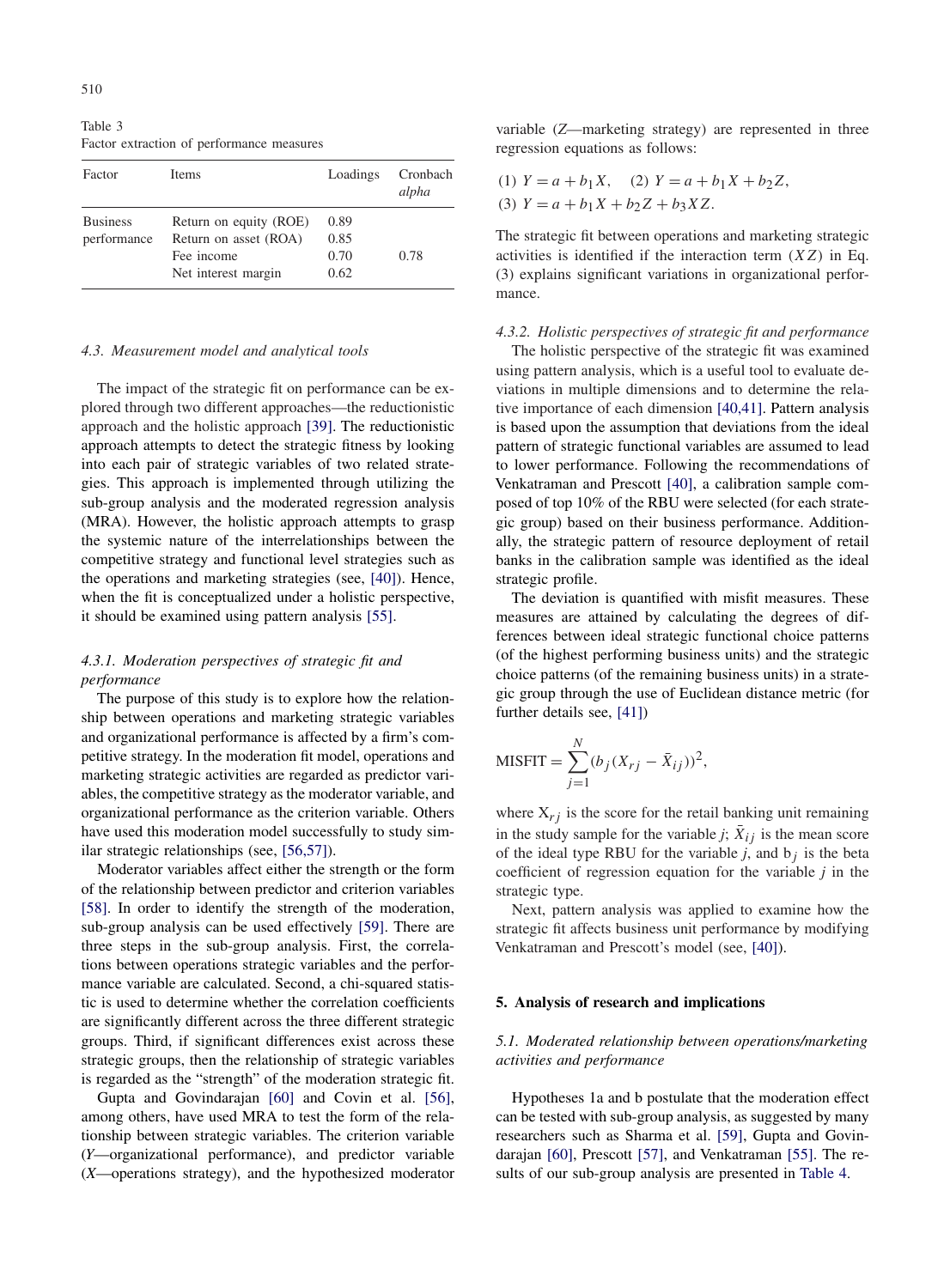<span id="page-6-0"></span>

|                           | Strategic types                             |             | Chi-square<br>statistic |           |
|---------------------------|---------------------------------------------|-------------|-------------------------|-----------|
|                           | Correlation coefficients ( <i>P</i> -value) |             |                         |           |
|                           | Defender                                    | Prospector  | Analyzer                |           |
| Operations strategic var. |                                             |             |                         |           |
| Encounter mgmt.           | 0.412(0.04)                                 | 0.680(0.00) | 0.480(0.00)             | $21.33**$ |
| Facility mgmt.            | $-0.141(0.50)$                              | 0.395(0.06) | $-0.028(0.88)$          | 4.03      |
| Capacity mgmt.            | 0.141(0.50)                                 | 0.570(0.00) | $-0.048(0.80)$          | $7.83*$   |
| Operational integration   | 0.282(0.17)                                 | 0.326(0.12) | 0.635(0.00)             | $16.41**$ |
| Marketing strategic var.  |                                             |             |                         |           |
| Promotion mgmt.           | 0.019(0.93)                                 | 0.291(0.17) | 0.107(0.56)             | 2.18      |
| Market-product mgmt.      | 0.356(0.08)                                 | 0.645(0.00) | 0.588(0.00)             | $22.79**$ |
| Distribution mgmt.        | $-0.134(0.52)$                              | 0.560(0.00) | $-0.071(0.70)$          | $7.70*$   |

∗∗ and ∗ represent that the chi-square statistic are significant at *P <* 0*.*01 and *P <* 0*.*05, respectively.

In order to test the homogeneity of the correlation coefficient across the sub-strategic groups, the chi-square statistic was employed.<sup>1</sup> With the exception of facility and promotion activities, we found that there are significant differences in the degree of the correlation between the performance variable and the seven operations and marketing strategic activities across the three strategic groups. A significant difference in the correlation coefficient indicates that the performance effect of operations and marketing strategic activities is moderated by the competitive strategy. Recall, Hypotheses 1a and b state that the competitive strategy affects the association between (a) strategic operations activities and business performance, and (b) strategic marketing activities and business performance, hence these hypotheses are not rejected.

# *5.2. Interaction effect of operations and marketing on business performance*

Hypothesis 2a was tested using MRA following the suggestions of such researchers as Gupta and Govindarajan [\[60\],](#page-10-0) Prescott [\[57\],](#page-10-0) and Covin et al. [\[56\].](#page-10-0) The result of the MRA, presented in [Table 5,](#page-7-0) indicates that from among 12 interactions terms of operations and marketing activities, nine pairs are significantly associated with the business performance at 0.01 level. Consequently, we conclude that Hypothesis 2a is supported.

Sub-group analysis was carried out to assess Hypothesis 2b, which states that the competitive strategy moderates the performance effects of the functional integration. Results from [Table 5](#page-7-0) indicate that the interaction of operations and marketing activities has significantly different effects on the performance across all three strategic groups. The prospector group has all of the 12 interaction pairs of operations and marketing displaying significant effects on organizational performance. For the analyzer group, six of the 12 interaction pairs have significant effects on organizational performance, while for the defender group, only two interaction pairs have significant performance effects. These findings imply that the interaction effects are moderated by the competitive strategy, and hence, Hypothesis 2b is supported.

#### *5.3. Holistic strategic fit and organizational performance*

In order to study the performance implications of the strategic fit under a holistic perspective, Hypothesis 3 which predicts that the strategic fit among operations, marketing, and competitive strategies is positively related to the retail banking unit performance is tested using pattern analysis. Following suggestions by Drazin and Van de Ven [\[41\]](#page-9-0) who utilize the Euclidian distance metric, the lack of fit (LOF) measure is calculated. The LOF measure represents the degree of the strategic misalignment between operations and marketing activities and the competitive strategy. Additionally, the LOF is related to the performance variable through regression analysis. Results of the regression analysis indicate that the relationship between the LOF and the performance measure is consistently negative and significant across all of three strategic groups. Analysis found the values of the standardized beta are −0*.*375, −0*.*585, and −0*.*560 with *P*-values of 0.065, 0.003, and 0.001, respectively, for each strategic group. This indicates that there exists a significant and a consistent association between the LOF and the performance across three strategic groups. Thus, Hypothesis 3 is supported by the results from our statistical analysis.

<sup>1</sup> Arnold's [\[58\]](#page-10-0) chi-square statistic has been used to test the homogeneity of the correlation coefficient across sub-strategic groups.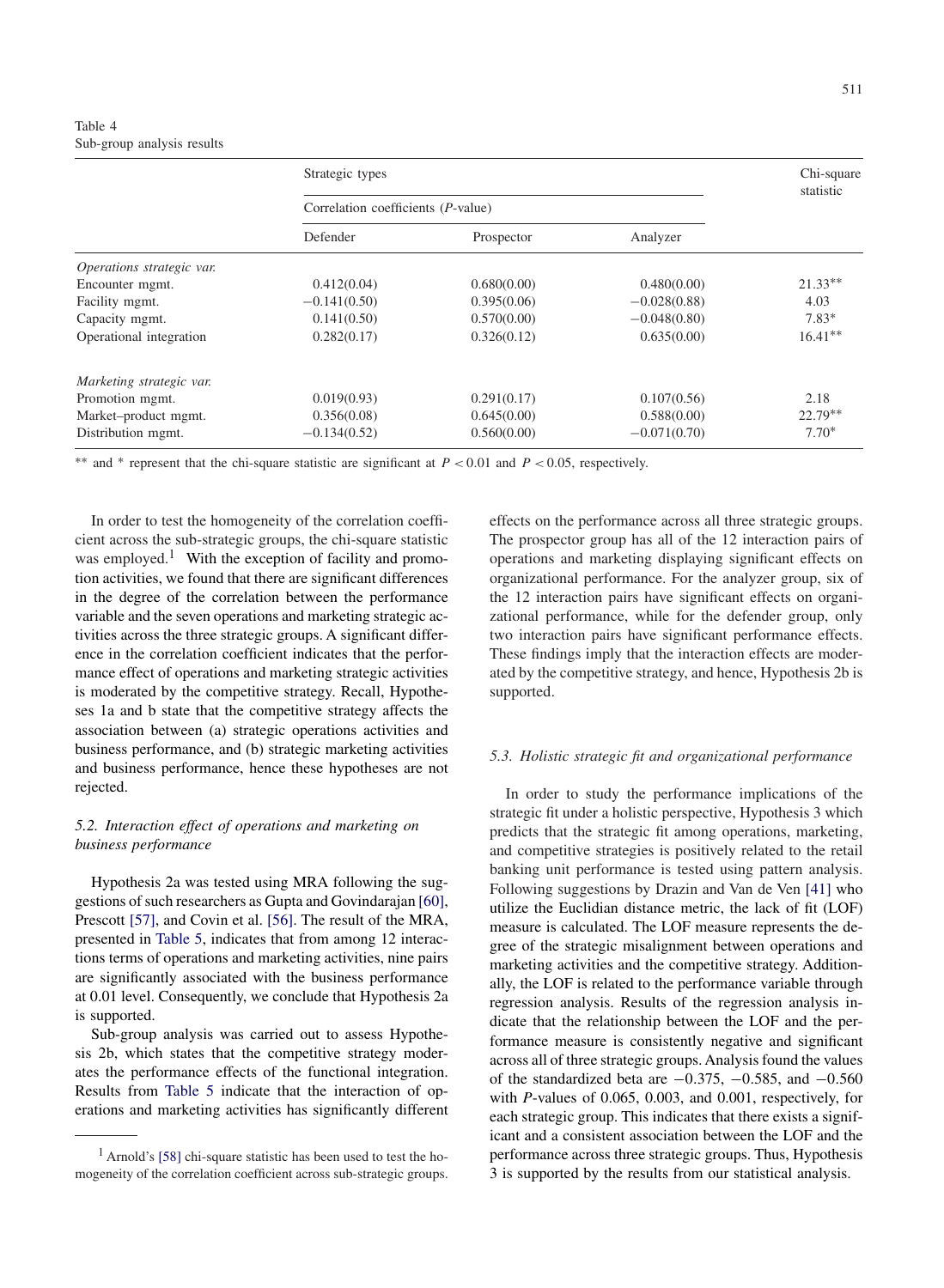<span id="page-7-0"></span>

| I<br>$\sim$ | I |
|-------------|---|

| Table 5                                                                         |  |  |  |
|---------------------------------------------------------------------------------|--|--|--|
| The interaction effects of the strategic activities of operations and marketing |  |  |  |

| Strategy                            | Total sample<br>Standardized beta | Defender                  |      | Prospector                |      | Analyzer                  |      |
|-------------------------------------|-----------------------------------|---------------------------|------|---------------------------|------|---------------------------|------|
| variables                           |                                   | Standardized beta P-value |      | Standardized beta P-value |      | Standardized beta P-value |      |
| Encounter $\times$ promotion        | $0.38***$                         | 0.19                      | 0.36 | $0.65***$                 | 0.00 | $0.39**$                  | 0.03 |
| Encounter $\times$ market-product   | $0.51***$                         | $0.42**$                  | 0.04 | $0.74***$                 | 0.00 | $0.58***$                 | 0.00 |
| Encounter $\times$ distribution     | $0.44***$                         | 0.17                      | 0.41 | $0.73***$                 | 0.00 | 0.26                      | 0.15 |
| Capacity $\times$ promotion         | 0.14                              | $-0.04$                   | 0.86 | $0.42**$                  | 0.04 | 0.01                      | 0.99 |
| Capacity $\times$ market-product    | $0.28**$                          | 0.07                      | 0.76 | $0.58***$                 | 0.00 | 0.27                      | 0.13 |
| Capacity $\times$ distribution      | 0.22                              | $-0.08$                   | 0.70 | $0.55***$                 | 0.01 | $-0.08$                   | 0.67 |
| Facility $\times$ promotion         | $0.29***$                         | 0.19                      | 0.36 | $0.62***$                 | 0.00 | 0.03                      | 0.86 |
| Facility $\times$ market-product    | $0.45***$                         | 0.27                      | 0.20 | $0.75***$                 | 0.00 | $0.35***$                 | 0.05 |
| Facility $\times$ distribution      | $0.34***$                         | 0.05                      | 0.80 | $0.68***$                 | 0.00 | $-0.05$                   | 0.81 |
| Integration $\times$ promotion      | $0.33***$                         | 0.19                      | 0.36 | $0.47**$                  | 0.02 | $0.57***$                 | 0.00 |
| Integration $\times$ market-product | $0.41***$                         | $0.36*$                   | 0.08 | $0.57***$                 | 0.00 | $0.67***$                 | 0.00 |
| Integration $\times$ distribution   | $0.39***$                         | 0.12                      | 0.57 | $0.56***$                 | 0.01 | $0.47***$                 | 0.01 |

∗∗∗, ∗∗, and ∗ represents that standardized beta are significant at *P <* 0*.*01, *P <* 0*.*05 and *P <* 0*.*10, respectively.

#### *5.4. Discussion and implications*

In this study, we utilized the strategic fit concept to deal with strategic integration issues in the context of retail banking management. The performance effect of strategic integration between the competitive strategy, operations, and marketing activities was analyzed utilizing sub-group analysis and the MRA. Results of sub-group analysis show that the competitive strategy significantly affects the relationship of key activities of operations and marketing with business performance. This implies that competitive strategy indirectly affects business performance due to the changes in operations and marketing activities. Some managerial implications can be derived from the results obtained through this sub-group analysis.

The customer encounter management is regarded as critical for prospectors, but less important for defenders, and it is minimum for analyzers towards achievement of high performance. The encounter management (i.e., the moment of truth management) is closely related with flexibility and quality dimensions of the competency of retail banks [\[12\].](#page-9-0) Flexibility and quality can be success factors for the banks in the prospector group who try to lead the market change through transferring their target markets, and hence, enhance feebased incomes. The fee-based income is increased when relationship banking is successfully implemented. In essence, relationship banking may not be successful if the customer encounter is not managed carefully and high quality service is not delivered to the customers in times of need.

Our study finds that top management of retail banks considers marketing and product management activities to be most important for prospectors, less important for analyzers, and least important for defenders. In an effort to win over competition, prospector banks introduce innovative products and services through quick response to the changing markets. Hence, this group of banks needs to carefully monitor dynamic market trends, and swiftly incorporate such trends in the development of new concepts. This research also reveals that retail banks perceive investment in distribution management to have significant effect on the performance of prospectors, but a negative effect on the performance of analyzer and defender type banks.

Additionally, these results imply varied characteristics of each strategic group's competitive pattern. Defenders tend to improve their performance through minimizing their investments in operations and/or marketing activities, and by keeping their cost advantage. On the contrary, prospectors attempt to invest aggressively in operations and marketing to increase their market share and revenues through enhanced market effectiveness, while analyzers try to draw a balance between efficiency and market effectiveness as per the Miles and Snow's strategic theory postulates.

Findings from the MRA indicate that several interaction terms of operations and marketing activities have significant effects on organizational performance. Noticeable is the interactions of the facility management with marketing activities which provides us with some interesting managerial implications. These interactions represent a retail banks' effort to use operations to gain sales strength. The tough competitive environment requires that for a retail bank to be successful, it must be an account winner and not just an order taker. To be a successful account winner, a bank should be a true retail merchandiser through utilizing its branches and other channels for sales enhancement. Extended retail delivery facility enhances direct customer contact through providing better conveniences in one location to customers. This enables cross selling of various banking products to the customers at one place.

The results of sub-group analysis toward performance effects of the functional interactions show that the integration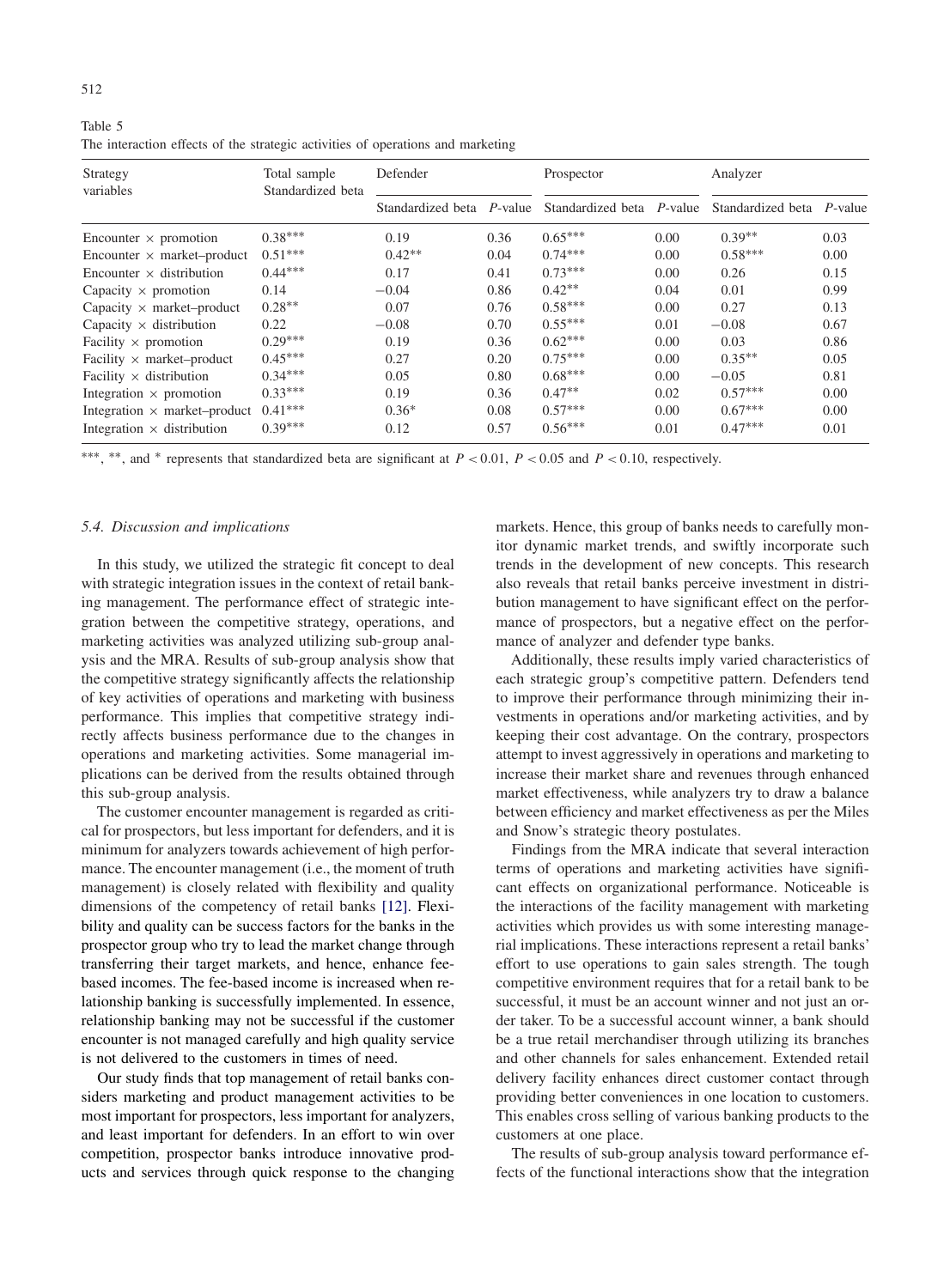<span id="page-8-0"></span>of strategic decisions in operations and marketing areas has different effects on the organizational performance across all three strategic groups (i.e., prospectors, defenders, and analyzers). In the prospector group, integration of all pairs of operations and marketing strategic activities has significant effects upon organizational performance. One possible explanation is that new product development capability is crucial to the success of the prospector group banks that attempt to win competition through quick response to the dynamic markets. However, on the contrary, performance effects of the operations and marketing integration are somewhat weak for the defender group. For defenders, only the interaction of encounter management and market–product management pair has a significant performance effect. Thus, for the defender group, which is a low cost advantage seeker, priority should not be placed in focusing investment on the integration of strategic decisions in operations and marketing.

On the contrary, the integration of encounter management (a strategic operations activity) and market–product management (a strategic marketing activity) has significant effect on performance for all three strategic groups. This finding offers an important managerial implication; keeping close linkage between market requirements and the service package offerings is crucial to satisfying customers, and to win competition. Thus, effective integration of customer contact management, service quality management, researching customer needs and expectations, and rapid development of new products is regarded as a must for retail banks to stay competitive.

To complete the last phase of analysis, we looked into the association between the holistic strategic fit that spans among operations, marketing, and competitive strategies and organizational performance. The results of pattern analysis show that the LOF affects organizational performance negatively. We find these findings as a proof that the holistic co-alignment among operations, marketing, and competitive strategies is significantly important to organizational performance. Thus, if a retail bank wants to achieve high performance it should maintain high quality of strategic fit between all three strategies—operations, marketing, and competitive.

## **6. Concluding remarks**

This study presented an empirical assessment of performance implications relative to strategic fit issues in the banking industry. Using data from US retail banks, our findings indicate that the strategic fit between (and among) operations, marketing, and competitive strategies is of greater importance to organizational performance as compared to the choice of a strategic type or operational practices. Through our research, we find that the strategic fit achieved in operations and marketing has a significant impact on organizational performance of banks. In particular, these findings indicate that the strategic fit is a crucial determinant of within-strategic group performance variation. That

is, within each strategic group, the higher the degree of strategic fit a retail bank attains, the higher will be the performance of the bank.

Through the exploration of the performance implications of strategic fit, this research contributes to a better understanding of within-strategic group performance variations. In particular, we fill a gap in the exploration of the withinstrategic group performance variation, which has been suggested as an urgent research agenda in the field of strategic management [29,61]. Additionally, this research utilized Miles and Snow's strategic theory to study the strategic fit of operations activities with competitive and marketing strategies. Consequently, we contribute to the application of Miles and Snow's theory in strategic management of banking operations.

As mentioned earlier, the sampling method used in this paper utilizes the *Top* 1000 *US Banks*. This sampling frame appropriately represents the characteristics and pattern of large-sized retail banks' strategic management practices, but does not reveal the characteristics of relatively small-sized retail banks' strategic management. However, this sampling method has the advantage that it more effectively controls response bias that may arise from bank size rather than stratified random sampling (see, [\[25\]\)](#page-9-0).

Like any other study, our study has limitations. Due to the low response rate in our survey, care should be exercised in generalizing the results. In view of the recent mergers and acquisitions in the banking industry, it is possible that different competitive challenges might emerge leading to different strategic fit issues. Also, it should be noted that our research scope was limited to the retail banking industry. The strategic choice pattern and performance implications of the strategic fit may very well be different in other service industries. Of particular interest would be a replication of the present study for manufacturing industries. One must also take note of the fact that this research is based upon spontaneous collection of data, for example, respondents were not asked to provide their information for a specific time period. We hope that future research will extend findings from this paper to other service and/or manufacturing businesses.

#### **References**

- [1] Chase RB, Hays RH. Beefing up operations in service firms. Sloan Management Review 1991;(Fall):15–26.
- [2] Heskett JL. Managing in the service economy. Boston, MA: Harvard Business School Press; 1986.
- [3] Kellogg DL, Nie W. A framework for strategic service management. Journal of Operations Management 1995;3: 323–37.
- [4] Lovelock CH. Managing interactions between operations and marketing and their impact on customers. In: Bowen, et al., editors. Service management effectiveness. San Francisco, CA: Jossey-Bass Publishers; 1990.
- [5] Lovelock CH. Service marketing. Englewood Cliffs, NJ: Prentice-Hall International; 1996.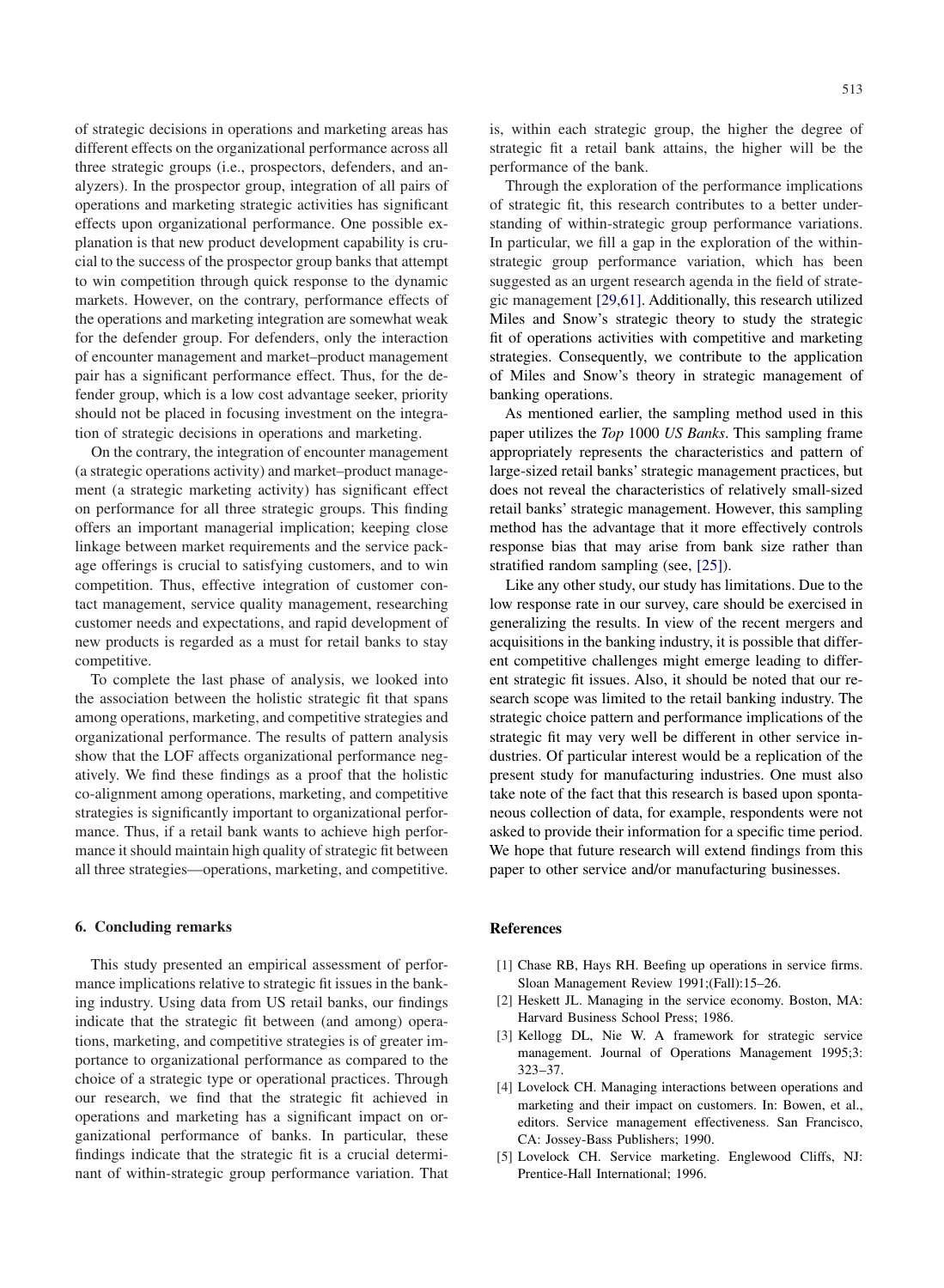- <span id="page-9-0"></span>[6] Bates AK, Amundson SD, Schroder RG, William TM. The crucial interrelationship between manufacturing strategy and organizational culture. Management Science 1995;41(10):1565–80.
- [7] Hayes RH, Wheelwright SG. Restoring our competitive edge; competing through manufacturing. New York: Wiley; 1984.
- [8] Bateson JE, Hoffman KD. Managing service marketing. New York: The Dryden Press, Harcourt Brace College Publishers; 1999.
- [9] Fitzsimmons JA, Fitzsimmons MJ. Service management for competitive advantage. New York: McGraw-Hill; 2000.
- [10] Byers RE, Lederer PJ. Retail bank services strategy: a model of traditional, electronic, and mixed distribution choices. Journal of Management Information Systems 2001;18(2): 133–56.
- [11] Harvey T. The banking revolution: positioning your bank in the new financial services marketplace. Chicago, IL: Irwin Professional Publishing; 1996 (A Bank-line Publication).
- [12] Roth AV, Van der Velde M. Retail banking strategies: opportunities for the 1990s. Rolling Meadows, IL: Bank Administration Institute; 1990.
- [13] Roth AV, Van der Velde M. World class banking: benchmarking the strategies of the retail banking leaders. Chicago: Bank Administration Institute; 1992.
- [14] Cook WD, Hababou M. Sales performance measurement in bank branches. OMEA 2001;29(6):299–307.
- [15] Bozarth C, McDermott C. Configurations in manufacturing strategy: a review and directions for future research. Journal of Operations Management 1998;16:427–39.
- [16] Lambert DM, Harrington TC. Measuring non-response bias in customer service mail surveys. Journal of Business Logistics 1990;11:5–25.
- [17] Marucheck A, Pannesi R, Anderson C. An exploratory study of the manufacturing strategy process in practice. Journal of Operations Management 1990;9(1):101–23.
- [18] Williams FP, D'souza DE, Rosenfelt ME, Kassee M. Manufacturing strategy, business strategy, and firm performance in a mature industry. Journal of Operations Management 1995;13:19–33.
- [19] Smith TM, Reece JS. The relationship of strategy, productivity, and business performance in a service setting. Journal of Operations Management 1999;17:145–61.
- [20] Conant JS, Mokwa MP, Varadarajan PR. Strategic types, distinctive marketing competencies and organizational performance: a multiple measure-based study. Strategic Management Journal 1990;11:365–83.
- [21] McDaniel SW, Kolari JW. Marketing strategy implications of the Miles and Snow strategic typology. Journal of Marketing 1987;51(October):19–30.
- [22] Hofer CW, Schendel DE. Strategy formulation: analytical concepts. New York: Westing Publishing Co.; 1978.
- [23] Kim JS, Arnold P. Operationalizing manufacturing strategy: an exploratory study of constructs and linkage. International Journal of Operations and Production Management 1996;16(2):45–73.
- [24] Karmarkar US. Integrative research in marketing and operations management. Journal of Marketing Research 1996;33(May):125–33.
- [25] Roth AV, Van der Velde M. Operations as marketing: a competitive service strategy. Journal of Operations Management 1991;10(3):303–28.
- [26] Miles RE, Snow CC. Organizational strategy, structure and process. New York: McGraw-Hill; 1978.
- [27] Porter ME. Competitive advantage. New York: The Free Press; 1985.
- [28] Mckee DO, Varadarajan PR, Pride WM. Strategic adaptability and firm performance: a market-contingent perspective. Journal of Marketing 1989;53(July):21–35.
- [29] Zahra S, Pearce J. Research evidence on the Miles–Snow typology. Journal of Management 1990;16(4):751–68.
- [30] Devlin JF. Technology and innovation in retail banking distribution. International Journal of Bank Marketing 1995;13(4):467–88.
- [31] Roussakis EN. Commercial banking in an era of deregulation. New York: Praeger; 1984.
- [32] Schroder RG, Anderson JC, Cleveland G. The content of manufacturing strategy: an empirical study. Journal of Operations Management 1986;6(4):405–15.
- [33] Fine CH, Hax AC. Manufacturing strategy: a methodology and an illustration. Interfaces 1985;15(6):28–46.
- [34] Giffi C, Roth AV, Seal GM. Competing in world-class manufacturing. Homewood, IL: Business One Irwin; 1990.
- [35] Skinner W. Manufacturing-missing link in corporate strategy. Harvard Business Review 1969;(May–June):136–45.
- [36] James WL, Hatten KJ. Evaluating the performance effects of Miles and Snow's strategic archetypes in banking, 1983–1987: big or small?. Journal of Business Research 1995;31:145–54.
- [37] Leong K, Snyder DL, Ward PT. Research in the process and content manufacturing strategy. OMEGA International Journal of Management Science 1990;18(2):109–22.
- [38] O'Leary-Kelly SW, Flores BE. The integration of manufacturing and marketing/sales decisions: impact on organizational performance. Journal of Operations Management 2002;20:221–40.
- [39] Van De Ven AH, Drazin R. The concept of fit in contingency theory. In: Cummings LL., Staw BM, editors. Research in organizational behavior, vol. 7. Greenwich CT: JAI Press; 1985. p. 333–65.
- [40] Venkatraman N, Prescott JE. Environment-strategy coalignment: an empirical test of its performance implications. Strategic Management Journal 1990;11:1–23.
- [41] Drazin R, Van de Ven AH. Alternative forms of fit in contingency theory. Administrative Science Quarterly 1985;30:514–39.
- [42] Venkatraman N. Performance implications of strategic coalignment: a methodological perspective. Journal of Management Studies 1990;27(1):19–41.
- [43] POLK World Bank Directory. Top 1000 US Banks. Skokie, IL: Thomson Financial Publishing; 1996/1997.
- [44] Dillman DA. Mail and telephone surveys: the total design method. New York: Wiley/Interscience; 1978.
- [45] Greenberg BA, Harris L. Consumer banking in the United States, the service delivery gap. New York, NY: The Economist Publications; 1987.
- [46] Huete LM. Delivery system design in American retail banks: an empirical study. Unpublished doctoral dissertation, Boston University, 1988.
- [47] Parasuraman A, Berry LL, Zeithaml VA. Refinement and reassessment of SERVQUAL scale. Journal of Retailing 1991;67(4):420–50.
- [48] Zeithaml VA, Berry LL, Parasuraman A. The behavioral consequences of service quality. Journal of Marketing 1996;60(April):31–46.